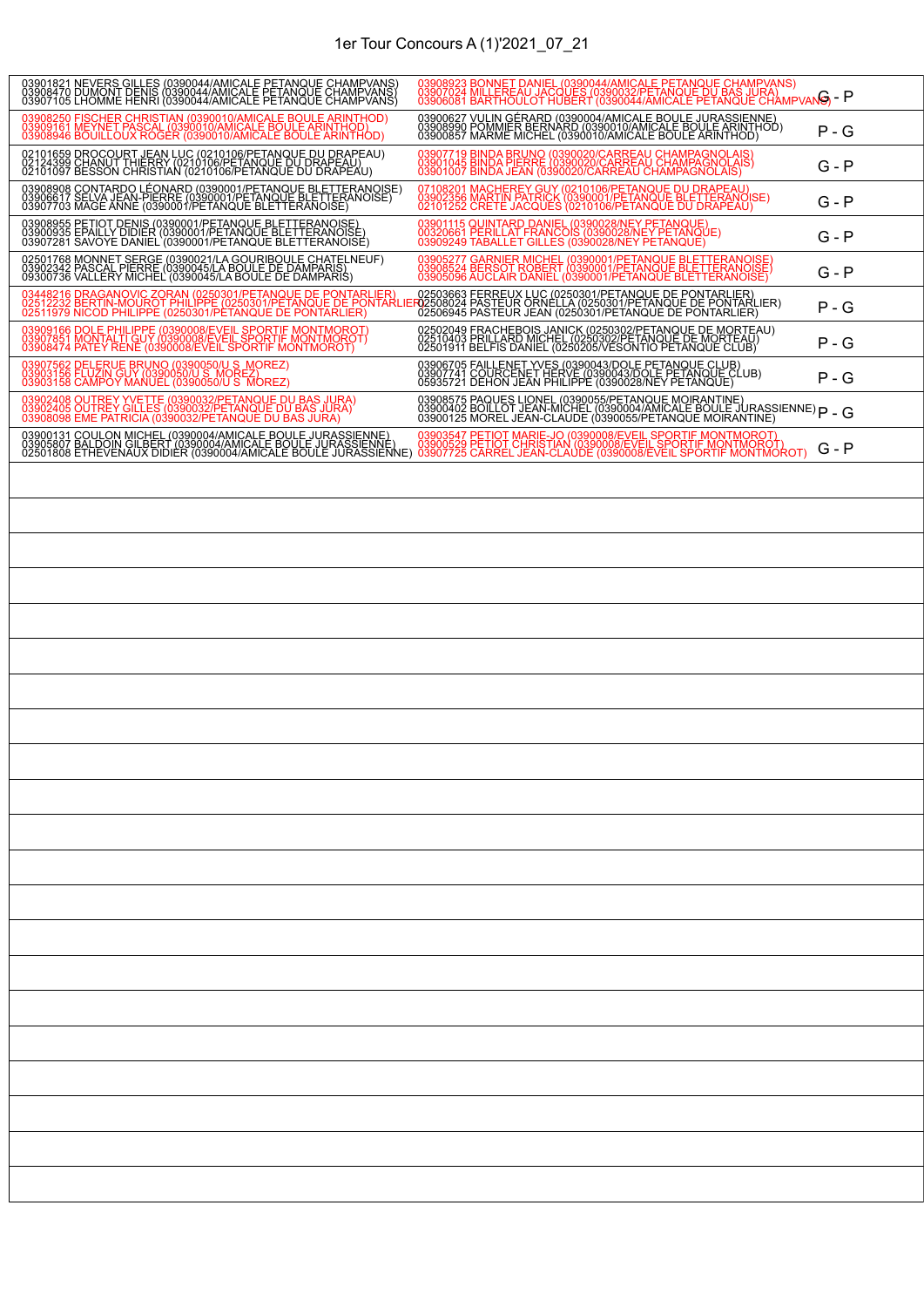| 02101659 DROCOURT JEAN LUC (0210106/PETANQUE DU DRAPEAU)<br>02124399 CHANUT HHERRY (0210106/PETANQUE DU DRAPEAU)<br>02101097 BESSON CHRISTIAN (0210106/PETANQUE DU DRAPEAU)                        | <b>Office</b>                                                                                                                                                                    |         |
|----------------------------------------------------------------------------------------------------------------------------------------------------------------------------------------------------|----------------------------------------------------------------------------------------------------------------------------------------------------------------------------------|---------|
| 03908955 PETIOT DENIS (0390001/PETANQUE BLETTERANOISE)<br>03900935 EPAILLY DIDIER (0390001/PETANQUE BLETTERANOISE)<br>03907281 SAVOYE DANIEL (0390001/PETANQUE BLETTERANOISE)                      | <b>Office</b>                                                                                                                                                                    |         |
| 03908575 PAQUES LIONEL (0390055/PETANQUE MOIRANTINE)<br>03900402 BOILLOT JEAN-MICHEL (0390064/AMICALE BOULE JURASSIENNE <b>'Office</b><br>03900125 MOREL JEAN-CLAUDE (0390055/PETANQUE MOIRANTINE) |                                                                                                                                                                                  |         |
| 03906705 FAILLENET YVES (0390043/DOLE PETANQUE CLUB)<br>03907741 COURCENET HERVE (0390043/DOLE PETANQUE CLUB)<br>05935721 DEHON JEAN PHILIPPE (0390028/NEY PETANQUE)                               | Office                                                                                                                                                                           |         |
| 02501768 MONNET SERGE (0390021/LA GOURIBOULE CHATELNEUF)<br>03902342 PASCAL PIERRE (0390045/LA BOULE DE DAMPARIS)<br>09300736 VALLERY MICHEL (0390045/LA BOULE DE DAMPARIS)                        | Office                                                                                                                                                                           |         |
| 03900131 COULON MICHEL (0390004/AMICALE BOULE JURASSIENNE)<br>03905807 BALDOIN GILBERT (0390004/AMICALE BOULE JURASSIENNE)<br>02501808 ETHEVENAUX DIDIER (0390004/AMICALE BOULE JURASSIENNE)       | 02502049 FRACHEBOIS JANICK (0250302/PETANOUE DE MORTEAU)<br>02510403 FRILLARD MICHEL (0250302/PETANOUE DE MORTEAU)<br>02501911 BELFIS DANIEL (0250205/VESONTIO PETANQUE CLUB)    | P - G   |
| 03908908 CONTARDO LÉONARD (0390001/PETANQUE BLETTERANOISE)<br>03906617 SELVA JEAN-PIERRE (0390001/PETANQUE BLETTERANOISE)<br>03907703 MAGE ANNE (0390001/PETANQUE BLETTERANOISE)                   | 03900627 VULIN GÉRARD (0390004/AMICALE BOULE JURASSIENNE)<br>03908990 POMMIER BERNARD (0390010/AMICALE BOULE ARINTHOD)<br>03900857 MARME MICHEL (0390010/AMICALE BOULE ARINTHOD) | $G - P$ |
| 03901821 NEVERS GILLES (0390044/AMICALE PETANQUE CHAMPVANS)<br>03908470 DUMONT DENIS (0390044/AMICALE PETANQUE CHAMPVANS)<br>03907105 LHOMME HENRI (0390044/AMICALE PETANQUE CHAMPVANS)            | 02503663 FERREUX LUC (0250301/PETANQUE DE PONTARLIER)<br>02508024 PASTEUR ORNELLA (0250301/PETANOUE DE PONTARLIER)<br>02506945 PASTEUR JEAN (0250301/PETANQUE DE PONTARLIER)     | $P - G$ |
|                                                                                                                                                                                                    |                                                                                                                                                                                  |         |
|                                                                                                                                                                                                    |                                                                                                                                                                                  |         |
|                                                                                                                                                                                                    |                                                                                                                                                                                  |         |
|                                                                                                                                                                                                    |                                                                                                                                                                                  |         |
|                                                                                                                                                                                                    |                                                                                                                                                                                  |         |
|                                                                                                                                                                                                    |                                                                                                                                                                                  |         |
|                                                                                                                                                                                                    |                                                                                                                                                                                  |         |
|                                                                                                                                                                                                    |                                                                                                                                                                                  |         |
|                                                                                                                                                                                                    |                                                                                                                                                                                  |         |
|                                                                                                                                                                                                    |                                                                                                                                                                                  |         |
|                                                                                                                                                                                                    |                                                                                                                                                                                  |         |
|                                                                                                                                                                                                    |                                                                                                                                                                                  |         |
|                                                                                                                                                                                                    |                                                                                                                                                                                  |         |
|                                                                                                                                                                                                    |                                                                                                                                                                                  |         |
|                                                                                                                                                                                                    |                                                                                                                                                                                  |         |
|                                                                                                                                                                                                    |                                                                                                                                                                                  |         |
|                                                                                                                                                                                                    |                                                                                                                                                                                  |         |
|                                                                                                                                                                                                    |                                                                                                                                                                                  |         |
|                                                                                                                                                                                                    |                                                                                                                                                                                  |         |
|                                                                                                                                                                                                    |                                                                                                                                                                                  |         |
|                                                                                                                                                                                                    |                                                                                                                                                                                  |         |
|                                                                                                                                                                                                    |                                                                                                                                                                                  |         |
|                                                                                                                                                                                                    |                                                                                                                                                                                  |         |
|                                                                                                                                                                                                    |                                                                                                                                                                                  |         |
|                                                                                                                                                                                                    |                                                                                                                                                                                  |         |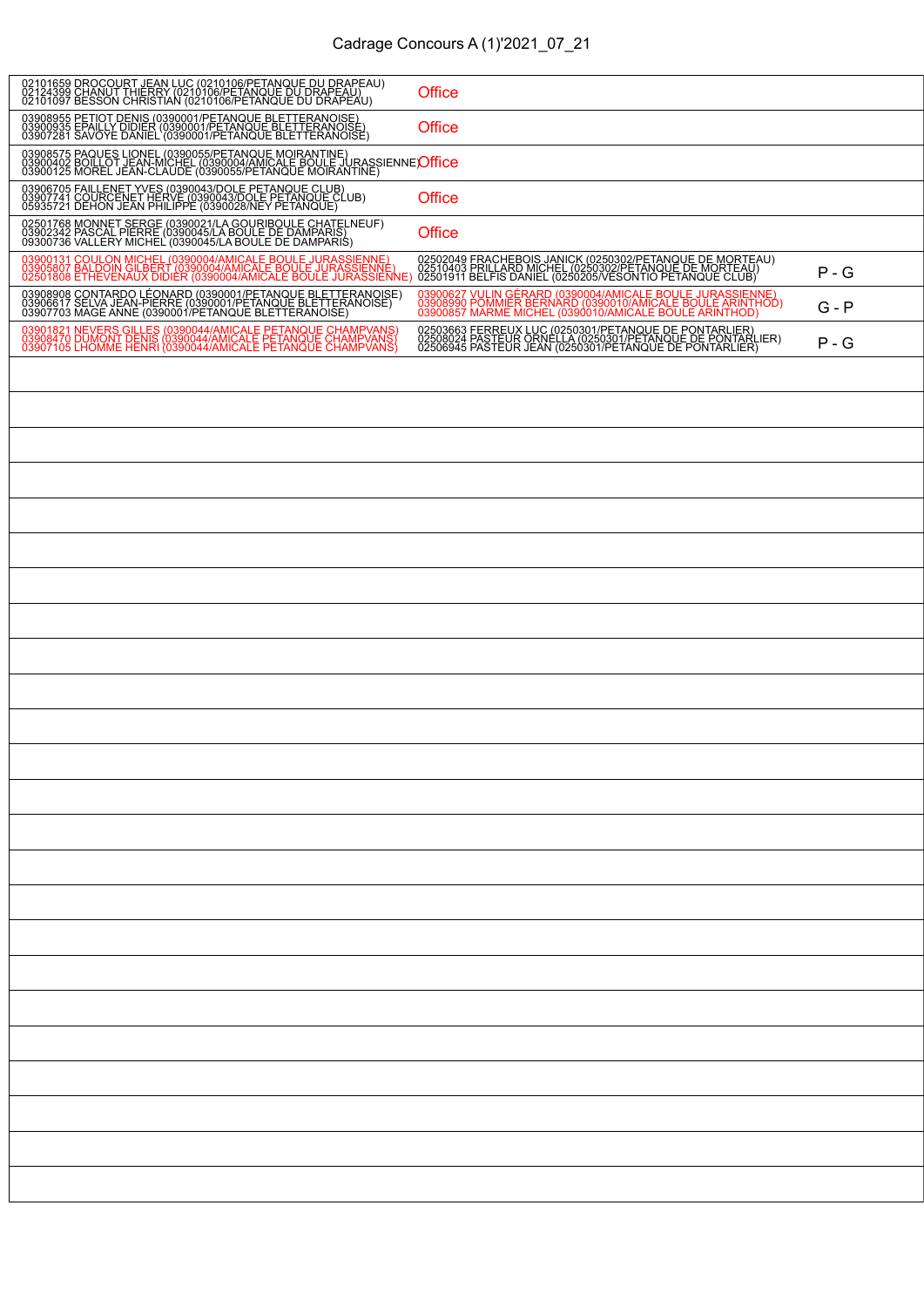## 1/4 de Finale

| 03908955 PETIOT DENIS (0390001/PETANQUE BLETTERANOISE)<br>03900935 EPAILLY DIDIER (0390001/PETANQUE BLETTERANOISE)<br>03907281 SAVOYE DANIEL (0390001/PETANQUE BLETTERANOISE)                                                             | 02101659 DROCOURT JEAN LUC (0210106/PETANQUE DU DRAPEAU)<br>02124399 CHANUT THIERRY (0210106/PETANQUE DU DRAPEAU)<br>02101097 BESSON CHRISTIAN (0210106/PETANQUE DU DRAPEAU)                                                                                                                                                                                                                                                                                | $13 - 6$  |  |
|-------------------------------------------------------------------------------------------------------------------------------------------------------------------------------------------------------------------------------------------|-------------------------------------------------------------------------------------------------------------------------------------------------------------------------------------------------------------------------------------------------------------------------------------------------------------------------------------------------------------------------------------------------------------------------------------------------------------|-----------|--|
| 02503663 FERREUX LUC (0250301/PETANQUE DE PONTARLIER)<br>02508024 PASTEUR ORNELLA (0250301/PETANQUE DE PONTARLIER)<br>02506945 PASTEUR JEAN (0250301/PETANQUE DE PONTARLIER)                                                              | 03906705 FAILLENET YVES (0390043/DOLE PETANQUE CLUB)<br>03907741 COURCENET HERVÉ (0390043/DOLE PETANQUE CLUB)<br>05935721 DEHON JEAN PHILIPPE (0390028/NEY PETANQUE)                                                                                                                                                                                                                                                                                        | $13 - 10$ |  |
| 02502049 FRACHEBOIS JANICK (0250302/PETANQUE DE MORTEAU)<br>02510403 PRILLARD MICHEL (0250302/PETANQUE DE MORTEAU)<br>02501911 BELFIS DANIEL (0250205/VESONTIO PETANQUE CLUB)                                                             | 03908908 CONTARDO LÉONARD (0390001/PETANQUE BLETTERANOISE)<br>03906617 SELVA JEAN-PIERRE (0390001/PETANQUE BLETTERANOISE)<br>03907703 MAGE ANNE (0390001/PETANQUE BLETTERANOISE)                                                                                                                                                                                                                                                                            | $13 - 4$  |  |
| 03908575 PAQUES LIONEL (0390055/PETANQUE MOIRANTINE)<br>03900402 BOILLOT JEAN-MICHEL (0390004/AMICALE BOULE JURASSIENNE)03902342 PASCAL PIERRE (0390045/LA BOULE DE DAMPARIS)<br>03900125 MOREL JEAN-CLAUDE (0390055/PETANQUE MOIRANTINE) | 02501768 MONNET SERGE (0390021/LA GOURIBOULE CHATELNEUF)<br>09300736 VALLERY MICHEL (0390045/LA BOULE DE DAMPARIS)                                                                                                                                                                                                                                                                                                                                          | $4 - 13$  |  |
|                                                                                                                                                                                                                                           | 1/2 Finale                                                                                                                                                                                                                                                                                                                                                                                                                                                  |           |  |
| 02503663 FERREUX LUC (0250301/PETANQUE DE PONTARLIER)<br>02508024 PASTEUR ORNELLA (0250301/PETANQUE DE PONTARLIER)<br>02506945 PASTEUR JEAN (0250301/PETANQUE DE PONTARLIER)                                                              | 03908955 PETIOT DENIS (0390001/PETANQUE BLETTERANOISE)<br>03900935 EPAILLY DIDIER (0390001/PETANQUE BLETTERANOISE)<br>03907281 SAVOYE DANIEL (0390001/PETANQUE BLETTERANOISE)                                                                                                                                                                                                                                                                               | $13 - 8$  |  |
| 02502049 FRACHEBOIS JANICK (0250302/PETANQUE DE MORTEAU)<br>02510403 PRILLARD MICHEL (0250302/PETANQUE DE MORTEAU)<br>02501911 BELFIS DANIEL (0250205/VESONTIO PETANQUE CLUB)                                                             | 02501768 MONNET SERGE (0390021/LA GOURIBOULE CHATELNEUF)<br>03902342 PASCAL PIERRE (0390045/LA BOULE DE DAMPARIS)<br>09300736 VALLERY MICHEL (0390045/LA BOULE DE DAMPARIS)                                                                                                                                                                                                                                                                                 | $13 - 4$  |  |
| Finale                                                                                                                                                                                                                                    |                                                                                                                                                                                                                                                                                                                                                                                                                                                             |           |  |
|                                                                                                                                                                                                                                           | $\mathcal{L}(\mathcal{L}(\mathcal{L}(\mathcal{L}(\mathcal{L}(\mathcal{L}(\mathcal{L}(\mathcal{L}(\mathcal{L}(\mathcal{L}(\mathcal{L}(\mathcal{L}(\mathcal{L}(\mathcal{L}(\mathcal{L}(\mathcal{L}(\mathcal{L}(\mathcal{L}(\mathcal{L}(\mathcal{L}(\mathcal{L}(\mathcal{L}(\mathcal{L}(\mathcal{L}(\mathcal{L}(\mathcal{L}(\mathcal{L}(\mathcal{L}(\mathcal{L}(\mathcal{L}(\mathcal{L}(\mathcal{L}(\mathcal{L}(\mathcal{L}(\mathcal{L}(\mathcal{L}(\mathcal{$ |           |  |

| 02503663 FERREUX LUC (0250301/PETANQUE DE PONTARLIER)     | 02502049 FRACHEBOIS JANICK (0250302/PETANQUE DE MORTEAU) |       |
|-----------------------------------------------------------|----------------------------------------------------------|-------|
| 02508024 PASTEUR ORNELLA (0250301/PETANQUE DE PONTARLIER) | 02510403 PRILLARD MICHEL (0250302/PETANQUE DE MORTEAU)   | ი - ი |
| 02506945 PASTEUR JEAN (0250301/PETANQUE DE PONTARLIER)    | 02501911 BELFIS DANIEL (0250205/VESONTIO PETANQUE CLUB)  |       |